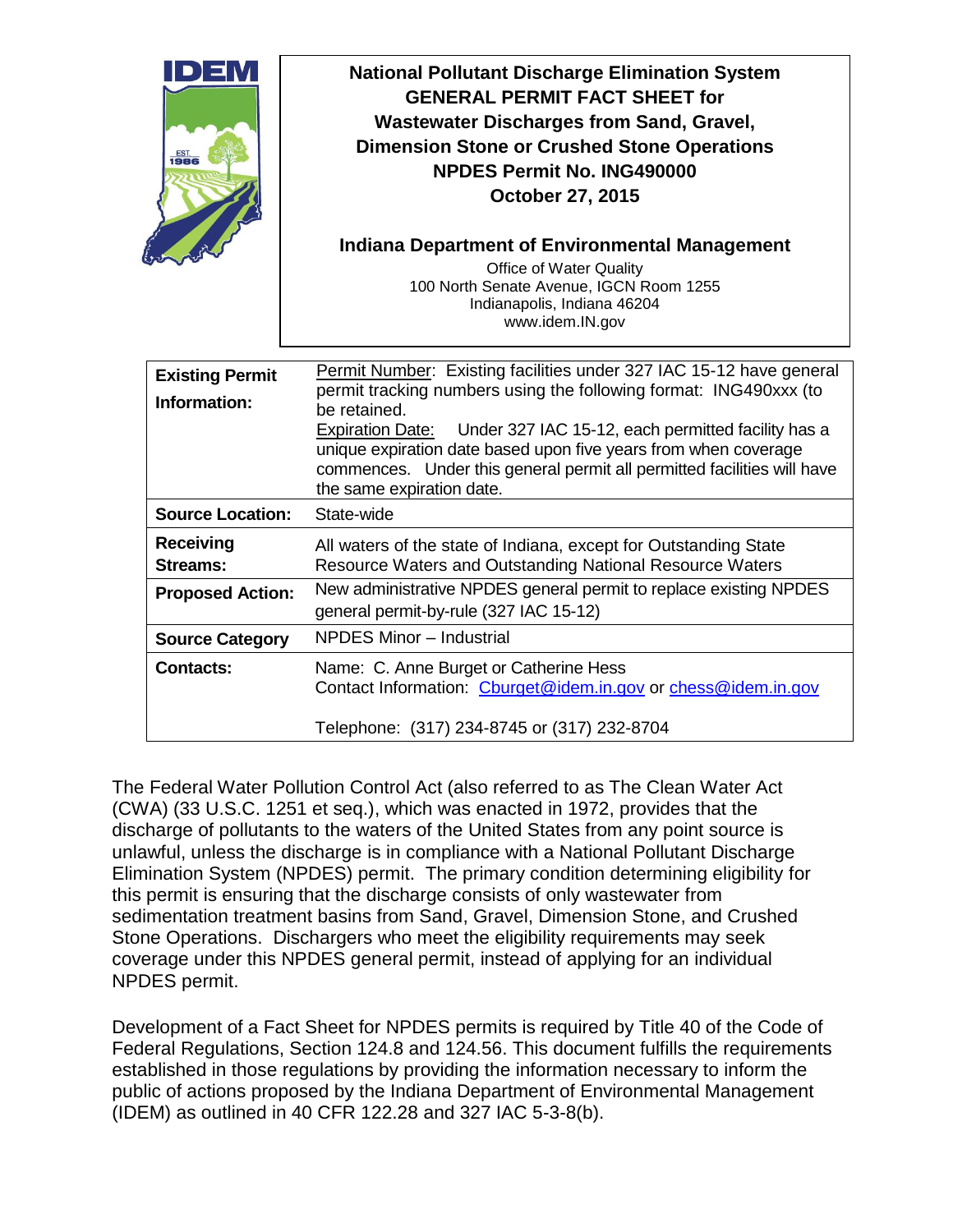### **A. Description of General Permit Category:**

The purpose of this general permit is to regulate the wastewater discharges from sand, gravel, dimension stone, and crushed stone operations which utilize sedimentation basin treatment for pit dewatering, channel machines, broaching, jet piercing, scrubber water from wet scrubbers used for air pollution control, dust suppression spray water, wash water from spray bars for final screening operations, and noncontact cooling water for cooling of crusher bearings, drills, saws, dryers, pumps, and air compressors.

Sedimentation basins are settling ponds with a controlled water release structure used to collect and store sediment produced by resource extraction activities. A sedimentation basin can be constructed by excavation or by placing an earthen embankment across a low area or drainage swale. The basin detains sedimentladen runoff long enough to allow most of the sediment to settle out. Henceforth in this document these discharges will be referred to as sedimentation treatment basin discharges.

NPDES general permits are developed and issued to cover multiple facilities engaged in the same process category instead of an individual facility within the State of Indiana. IDEM first developed a general NPDES permit-by-rule (327 IAC 15-12) for quarry sedimentation treatment basin discharges in 1994. As a result of statutory changes to Indiana law in 2011, IDEM is now changing its method of administering NPDES general permits by changing from a permit-by-rule format to an administrative format which utilizes a "master general permit" (EPA terminology) which will be renewed and reevaluated on a five-year interval. Persons who seek coverage under this master general permit will continue to be assigned permit tracking numbers beginning with "ING49" but coverage under the general permit will be limited to the permit term established in the master general permit once it is issued.

These discharges are similar and require generally the same effluent limitations and monitoring requirements. As of October 2015, there are approximately 93 facilities which are currently regulated under 327 IAC 15-12. However the discharges typically do not occur on a daily basis. Since the permit requirements for all of these discharges are similar and because of the number of such dischargers, it is the opinion of IDEM that this category of sources is controlled more appropriately under a NPDES general permit. These discharges are similar in that they:

1) are comprised solely of wastewater from sedimentation treatment basins at sites involved with the mining and processing of sand, gravel, dimension stone or crushed stone; and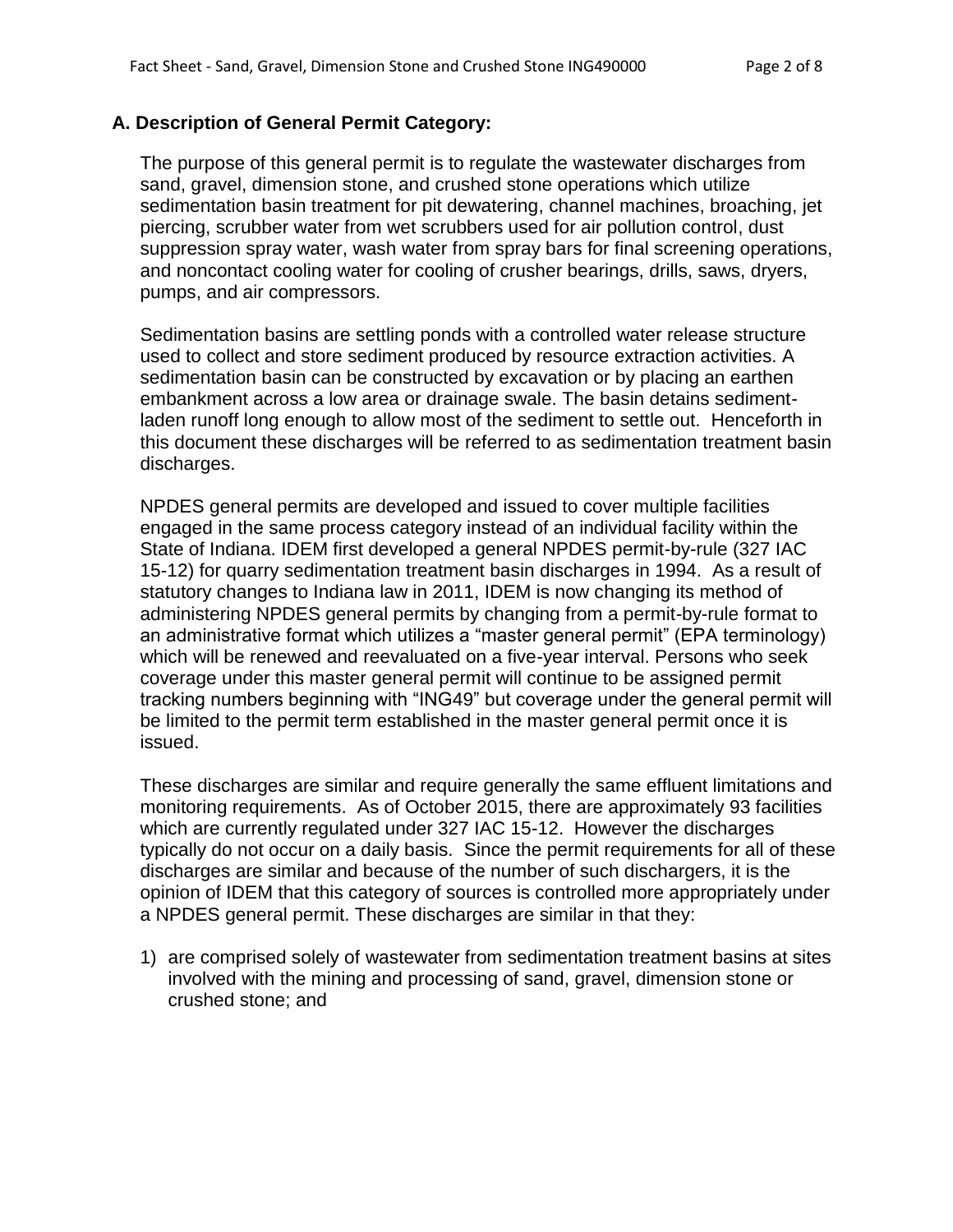2) are generated on the quarry property by processes that include pit dewatering; channel machines; broaching; jet piercing; scrubber water from wet scrubbers used for air pollution control; dust suppression spray water; wash water from spray bars for final screening operations; and non-contact cooling water for cooling of crusher bearings, drills, saws, dryers, pumps, and air compressors.

#### **B. Geographic area covered:**

This general permit is intended to cover any discharge of wastewater from sedimentation treatment basins at sand, gravel, dimension stone and crushed stone operation sites within the boundaries of the state of Indiana, except as denoted herein.

#### **C. Receiving waters:**

This general permit will authorize discharges to all surface waters of the State of Indiana, except for Outstanding State Resource Waters (OSRWs) and Outstanding National Resource Waters (ONRWs). Direct dischargers to OSRWs and ONRWs are required to obtain an individual NPDES permit to regulate their discharges.

#### **D. Eligibility**

Discharges covered under this general permit will be from sand, gravel, dimension stone, and crushed stone quarries with discharges solely comprised of wastewater from sedimentation treatment basins. This general permit contains certain specific exclusions from coverage which are denoted in Section 1.3 of the permit. In such instances the person will be required to apply for an individual NPDES permit.

The following discharges are not authorized by this permit:

- 1) direct discharges into waters that are designated as an ONRW defined at IC 13-11-2-149.5 or an OSRW defined at IC 13-11-2-149.6 and listed at 327 IAC 2-1.3-3(d);
- 2) discharges to a receiving stream when the discharge results in an increase in the ambient concentration of a pollutant which contributes to the impairment of the receiving stream for that pollutant as identified on the current 303(d) list of impaired waters; and
- 3) discharges containing water treatment additives (WTAs) which have not received prior written approval from IDEM for the specific additive, use, and dosage at the particular facility for which the Notice of Intent (NOI) is submitted;
- 4) discharges from crushed stone operations utilizing flotation agents to remove impurities from marble or other carbonaceous rock. The flotation agents include organic amines; fatty acids; and pine oils;
- 5) industrial sand operations utilizing:
	- a) acid flotation to effect removal of iron oxide and ilmenite impurities;
	- b) alkaline flotation to remove aluminate bearing materials; and
	- c) hydrofluoric acid flotation for removal of feldspar;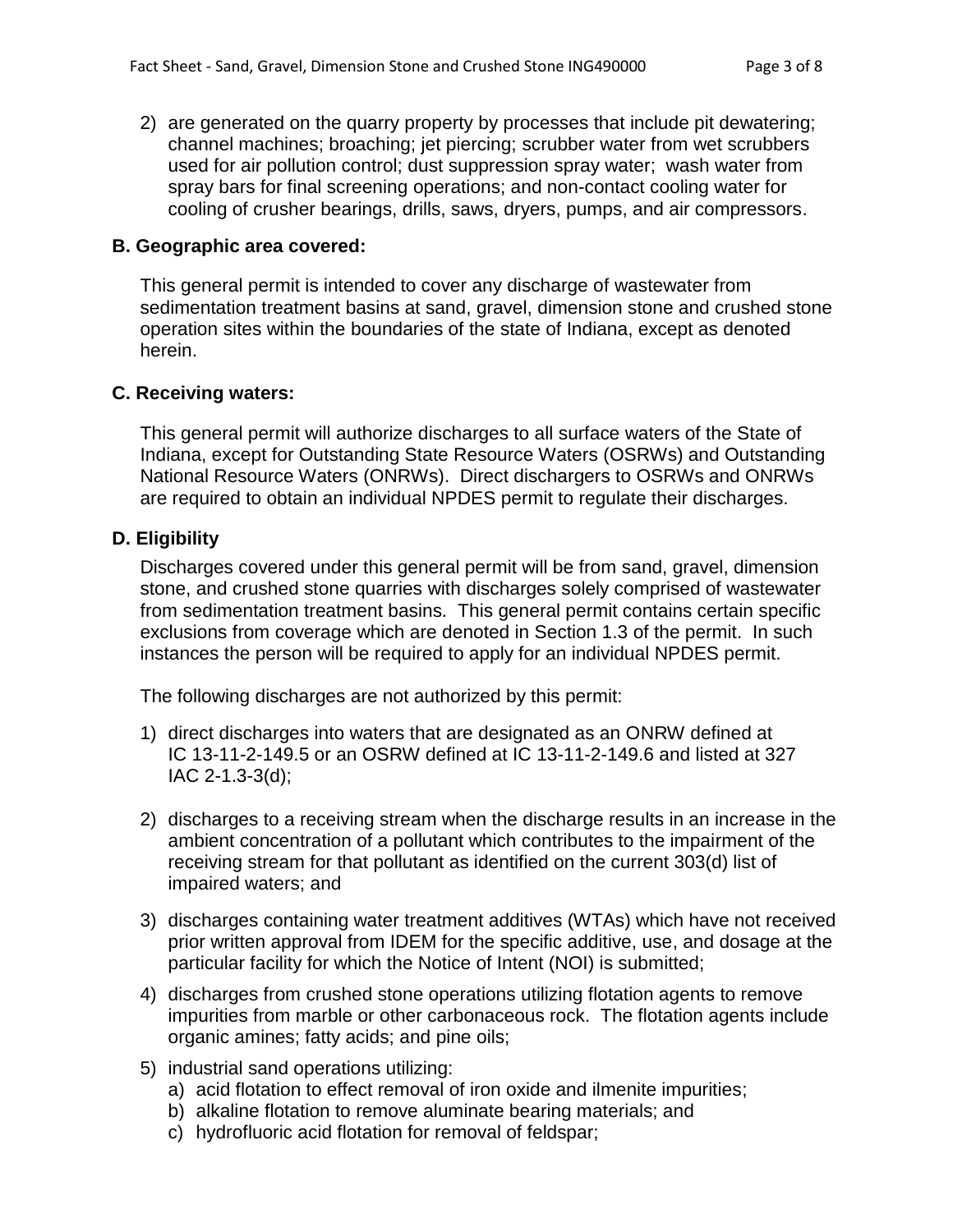- 6) industrial sand operations utilizing the acid leaching process. The acid leaching process pertains to the removal of iron from feldspathic sand for use in glass manufacturing; and
- 7) storm water discharges associated with construction or industrial activity. If the storm water runoff at the quarry flows into the sediment treatment basin, then such discharges are permitted because the resulting outfall is covered by this general permit. Otherwise, any discharges of storm water runoff from a quarry operation must either be covered by an individual NPDES permit or by the general permit for storm water discharges associated with industrial activity.

### **E. Application for Coverage:**

This general permit proposes to provide coverage for any quarry with discharges composed entirely of sedimentation basin treatment wastewater from Sand, Gravel, Dimension Stone, and Crushed Stone operations which are not precluded from general permit coverage and agree to be regulated under the terms of the general permit.

Each discharger seeking coverage under this general permit must submit a Notice of Intent (NOI) form. Federal regulations found in 40 CFR 122.21(a) exclude persons covered by general permits from requirements to submit an application for an individual permit. NOI requirements are intended to establish a mechanism that can be used to establish a clear accounting of the number of permittees covered by the general permit, the identities, locations, mailing addresses, and nature of the discharges to be covered by the permit.

Applicants must obtain written IDEM approval for any wastewater treatment additive (WTA) prior to its use with the water that is to be discharged under this permit. Documentation of this IDEM-approval must be submitted with the Notice of Intent (NOI) when applying for coverage under this general permit. The necessary form and complete instructions are included in State Form 50000. A separate form must be submitted for each water treatment additive that the facility uses or plans to use.

# **F. Antidegradation Evaluation**

327 IAC 2-1.3 outlines the state's Antidegradation Standards and Implementation Procedures. The Tier 1 antidegradation standard found in 327 IAC 2-1.3-3(a) applies to all surface waters of the state regardless of their existing water quality. Based on this standard, for all surface waters of the state, existing uses and the level of water quality necessary to protect existing uses shall be maintained and protected. IDEM implements the Tier 1 antidegradation standard by requiring NPDES permits to contain effluent limits and best management practices for regulated pollutants that ensure the narrative and numeric water quality criteria applicable to the designated use are achieved in the water and any designated use of the downstream water is maintained and protected. Effluent limits for the following regulated pollutants are being included in this NPDES permit to satisfy the Tier 1 antidegradation standard: total suspended solids (TSS).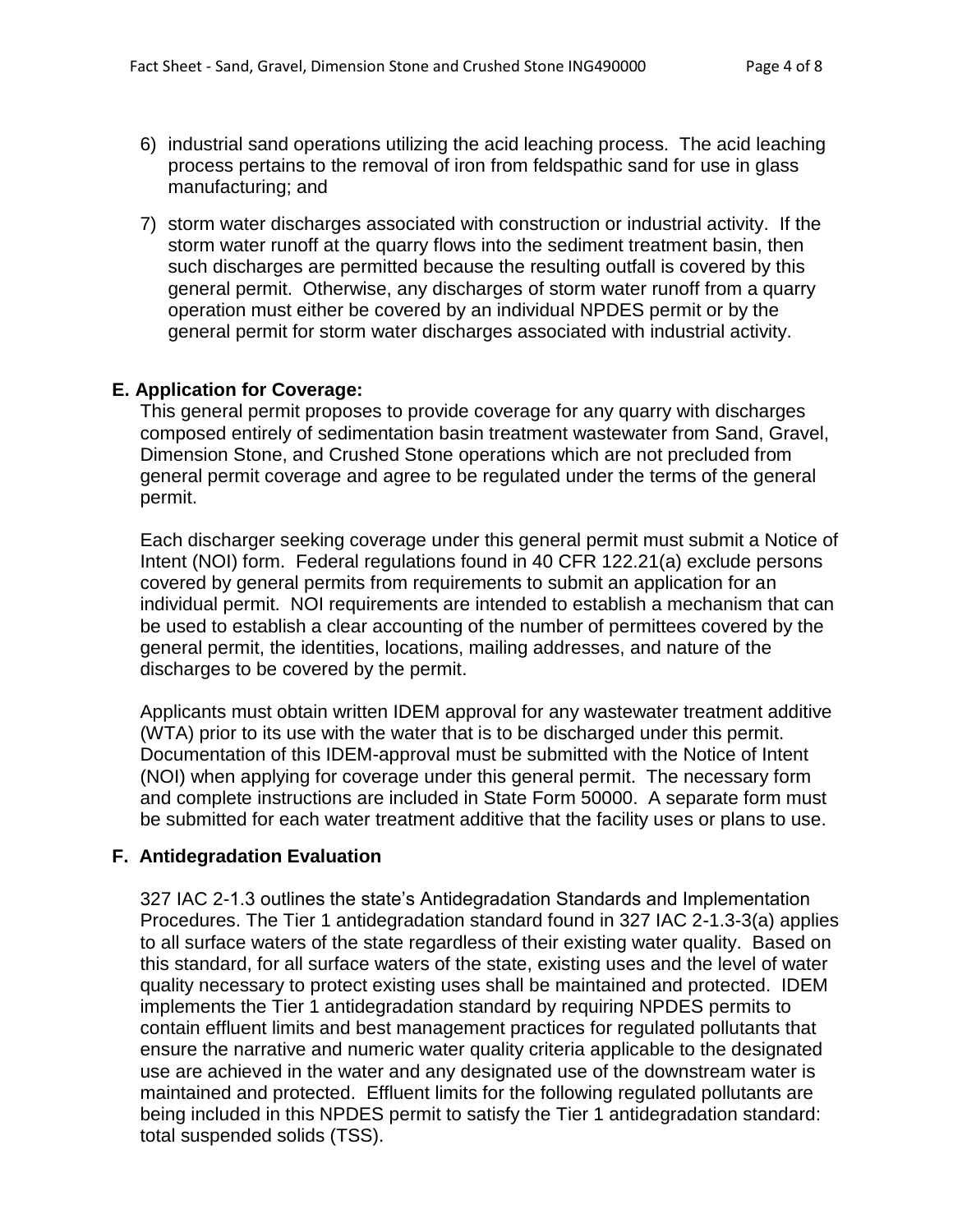The Tier 2 antidegradation standard found in 327 IAC 2-1.3-3(b) applies to surface waters of the state where the existing quality for a parameter is better than the water quality criterion for that parameter established in 327 IAC 2-1-6 and 327 IAC 2-1.5. These surface waters are considered high quality for the parameter and this high quality shall be maintained and protected unless the commissioner finds that allowing a significant lowering of water quality is necessary and accommodates important social or economic development in the area in which the waters are located. IDEM implements the Tier 2 antidegradation standard for regulated pollutants with numeric water quality criteria quality adopted in or developed pursuant to 327 IAC 2-1 and 327 IAC 2-1.5 and utilizes the antidegradation implementation procedures in 327 IAC 2-1.3-5 and 2-1.3-6.

According to 327 IAC 2-1.3-1(b), the antidegradation implementation procedures in 327 IAC 2-1.3-5 and 2-1.3-6 apply to a proposed new or increased loading of a regulated pollutant to surface waters of the state from a deliberate activity subject to the Clean Water Act, including a change in process or operation that will result in a significant lowering of water quality. There are no regulated pollutants in the expected discharge from Sand, Gravel, Dimension Stone, and Crushed Stone operations that have numeric water quality criterion and therefore, the Tier 2 antidegradation standard does not apply to any new or existing discharge from Sand, Gravel, Dimension Stone, and Crushed Stone operations because the discharge cannot cause a significant lowering of water quality in the receiving stream.

The following antidegradation determination is based on 327 IAC 2-1.3. The effluent limits in the general permit for Discharges from Sand, Gravel, Dimension Stone and Crushed Stone Operations are based on the best professional judgment of the best available treatment in accordance with 327 IAC 5-5-2 and Indiana water quality standards. Indiana does not have a numeric water quality standard for TSS. The NPDES permit does not propose to establish a new or increased loading of a regulated pollutant with numeric water quality criteria; therefore, the Antidegradation Implementation Procedures in 327 IAC 2-1.3-5 and 2-1.3-6 do not apply to the permitted discharges.

### **G. When to Apply**

All dischargers desiring coverage under this general permit must timely submit a Notice of Intent (NOI). The current NPDES general permit-by-rule (327 IAC 15-12) allows an NOI to be filed at least fifteen (15) days prior to the commencement of the proposed activity. Under the terms and conditions of this general permit, appropriate submission time frames depending upon the situation of the discharger are proposed (See Section 4.0 of the general permit).: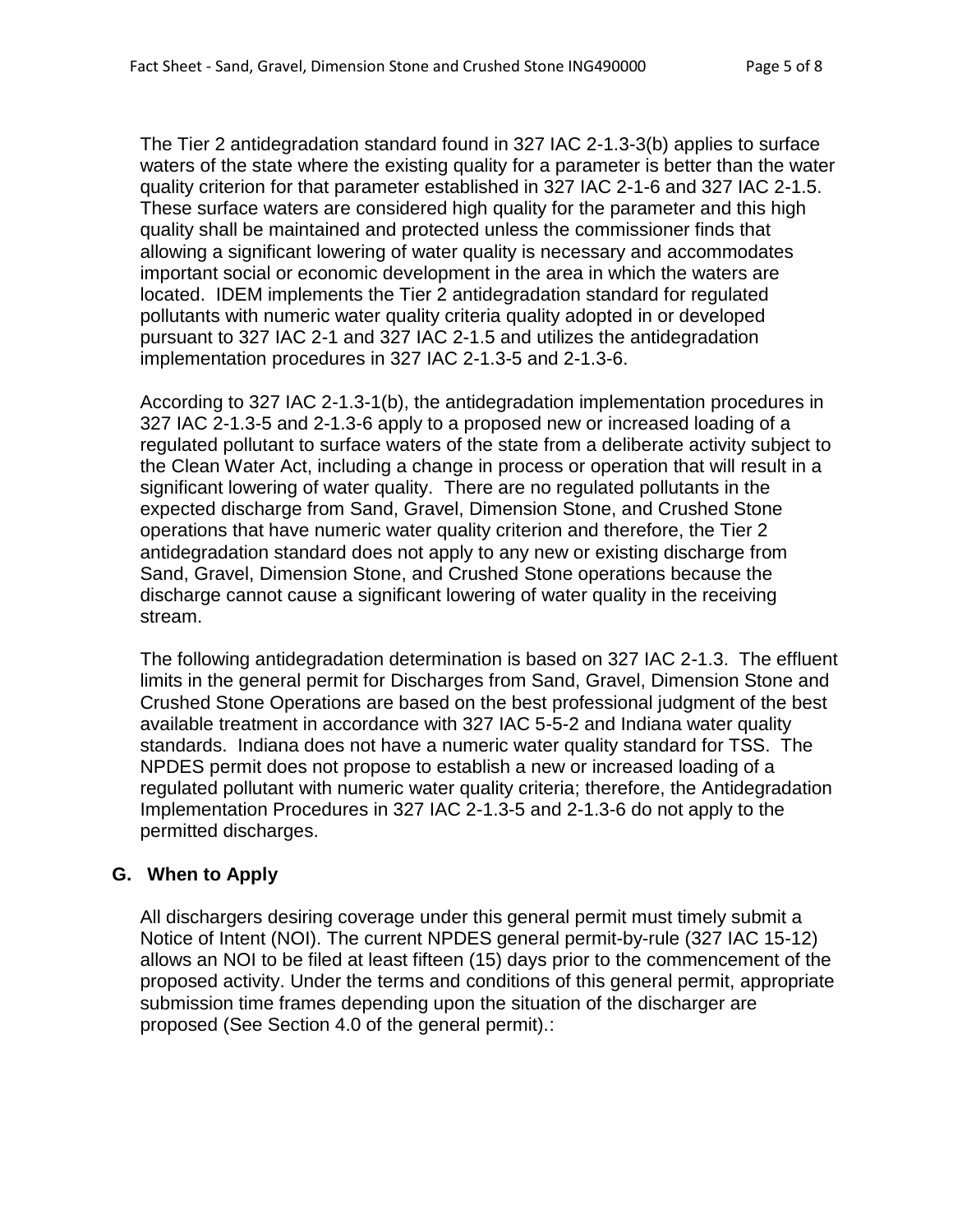#### **H. Permit Conditions:**

1) Narrative Water Quality Based Limits

The narrative water quality standards contained in 327 IAC 2-1-6(a)(1) (A)-(E) and 327 IAC 2-1.5-8 have been included in this general permit to ensure that the narrative water quality criteria are met.

2) Effluent Limits & Monitoring Requirements

Under State and Federal law and regulations 40 CFR 122.44 and 327 IAC 5, a discharge permit must establish effluent limitations equivalent to best available technology economically achievable (BAT). For some industry categories, such effluent limitations have already been established by the EPA. When an industrial discharge occurs on a continuous basis, the state and federal rules require that the effluent limitations and monitoring requirements be expressed as a monthly average and daily maximum. However, discharges from quarry operations are usually of an intermittent nature.

- **a) Flow** is a standard parameter to be monitored in all NPDES permits. The general permit-by-rule required all permittees to report the daily maximum flows for each quarter. This general permit requires a slight increase in the monitoring frequency to once monthly. This parameter is required of all NPDES permits and is included in this permit in accordance with 327 IAC 5-2-13(a)(2).
- **b) pH and Total Suspended Solids (TSS)** are included in the general permit to ensure that the discharge will not violate Indiana water quality standards. Limitations for both are at the same levels as were set for this category of coverage under general permit requirements specified in 327 IAC 15-12. The pH shall be no less than 6.0 nor greater than 9.0 standard units. TSS is limited to 30 mg/l as a weekly average. The expression of this effluent limitation as a weekly average is carried forward from the general permit by rule and is justifiable based upon the intermittent nature of the discharges from quarry operations. The monitoring frequency for Total Suspended Solids and pH is set at four (4) times annually, which shall occur a minimum of once per quarter.
- **c) Total Flow**. An additional reporting requirement is being added to require the permittees to monitor and report the total flow value for the quarter in units of million gallons (mgal). This requirement has actually been a parameter listed on the Discharge Monitoring Report forms for all NPDES permittees for the past several years, and it is included to assist IDEM in properly assessing the annual permit operating fees set forth under IC 13-18-20.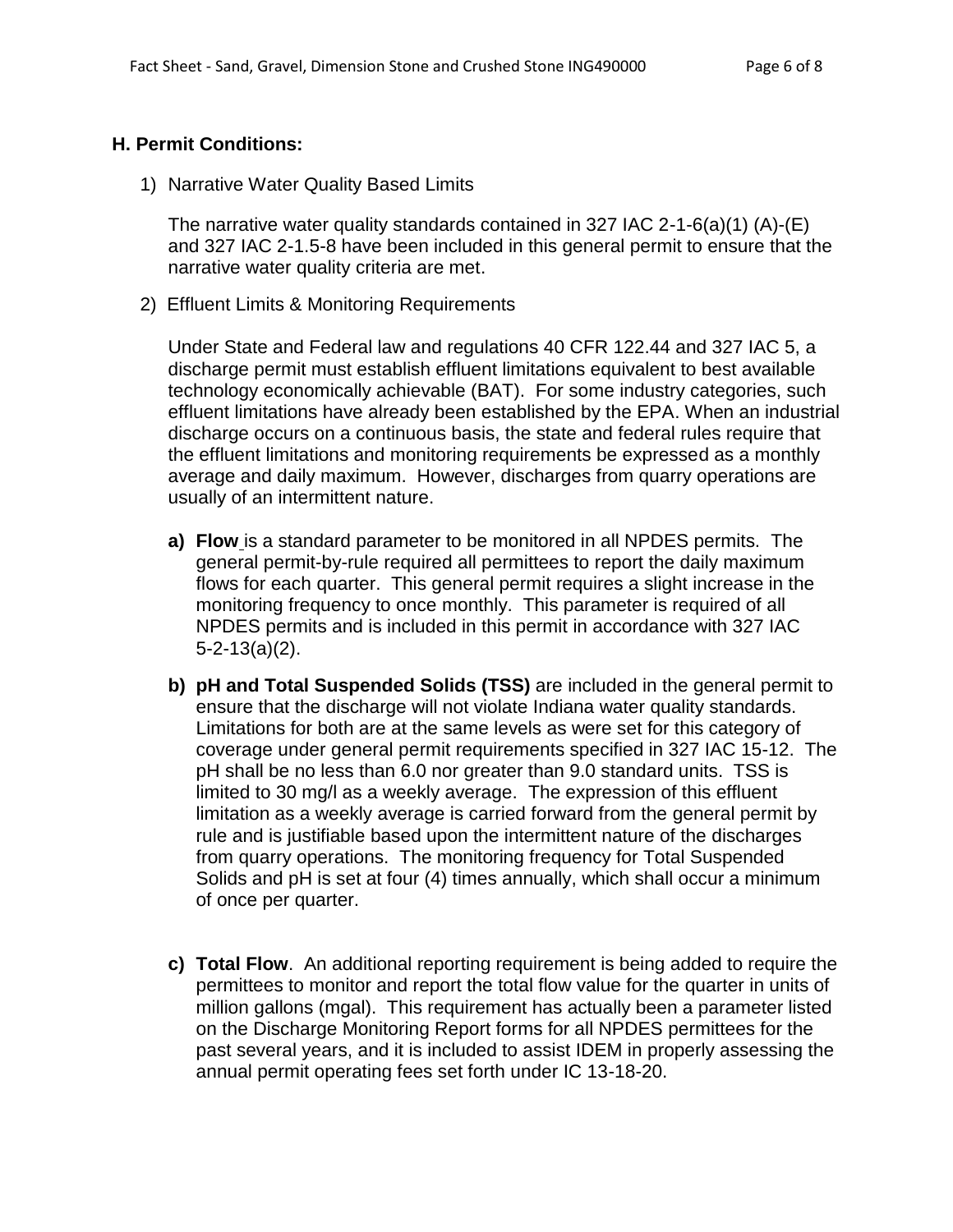### **3) Monitoring and Reporting Requirements**

The monitoring frequency for Total Suspended Solids and pH is set at four (4) times annually, which shall occur at a minimum frequency of once per calendar quarter. Flow monitoring was previously set at once per quarter, but it is proposed to change this to a monthly requirement. Total flow must be calculated once quarterly.

The permittee is required to complete and submit federal DMRs and state MMRs to IDEM containing the results obtained during the previous monitoring period by the 28th day of the month following the monitoring period.

The permittee may choose to or may be required to enroll in the NetDMR program for the electronic submittal of the federal DMRs and the state MMR forms in lieu of submitting them via U.S. Mail. Once approved by IDEM, the permittee may use this process for submitting reports in lieu of submitting hard copies of the reports to IDEM.

#### **I. Reporting Spills and Noncompliance**

All persons covered by this general permit must monitor for, identify, and report adverse incidents. If a person covered by this general permit observes or is otherwise made aware of an adverse incident that may have resulted from a discharge, the person must notify IDEM by telephone at **(888) 233-7745:**

- immediately for incidents which pose a significant danger to human health or the environment,
- as soon as possible but within two (2) hours of discovery for any adverse incidents resulting in death or acute injury or illness to animals or humans (see 327 IAC 2-6.1), and
- within 24 hours of the person becoming aware of the adverse incident for any other adverse incidents not listed above.

The permittee shall also submit a written report to IDEM within 5 days of the permittee becoming aware of the incident and may be submitted by U.S. Mail, by fax, or by email (such reports must be sent to: [wwreports@idem.IN.gov](mailto:wwreports@idem.IN.gov) ).

Spills from the permitted facility meeting the definition of a spill under 327 IAC 2-6.1-4(15), the applicability requirements of 327 IAC 2-6.1-1, and the Reportable Spills requirements of 327 IAC 2-6.1-5 (other than those meeting an exclusion under 327 IAC 2-6.1-3 or the criteria outlined below) are subject to the Reporting Responsibilities of 327 IAC 2-6.1-7.

It should be noted that the reporting requirements of 327 IAC 2-6.1 do not apply to those discharges or exceedances that are under the jurisdiction of an applicable permit when the substance in question is covered by the permit and death or acute injury or illness to animals or humans does not occur. In order for a discharge or exceedance to be under the jurisdiction of this NPDES permit, the substance in question (a) must have been discharged in the normal course of operation from an